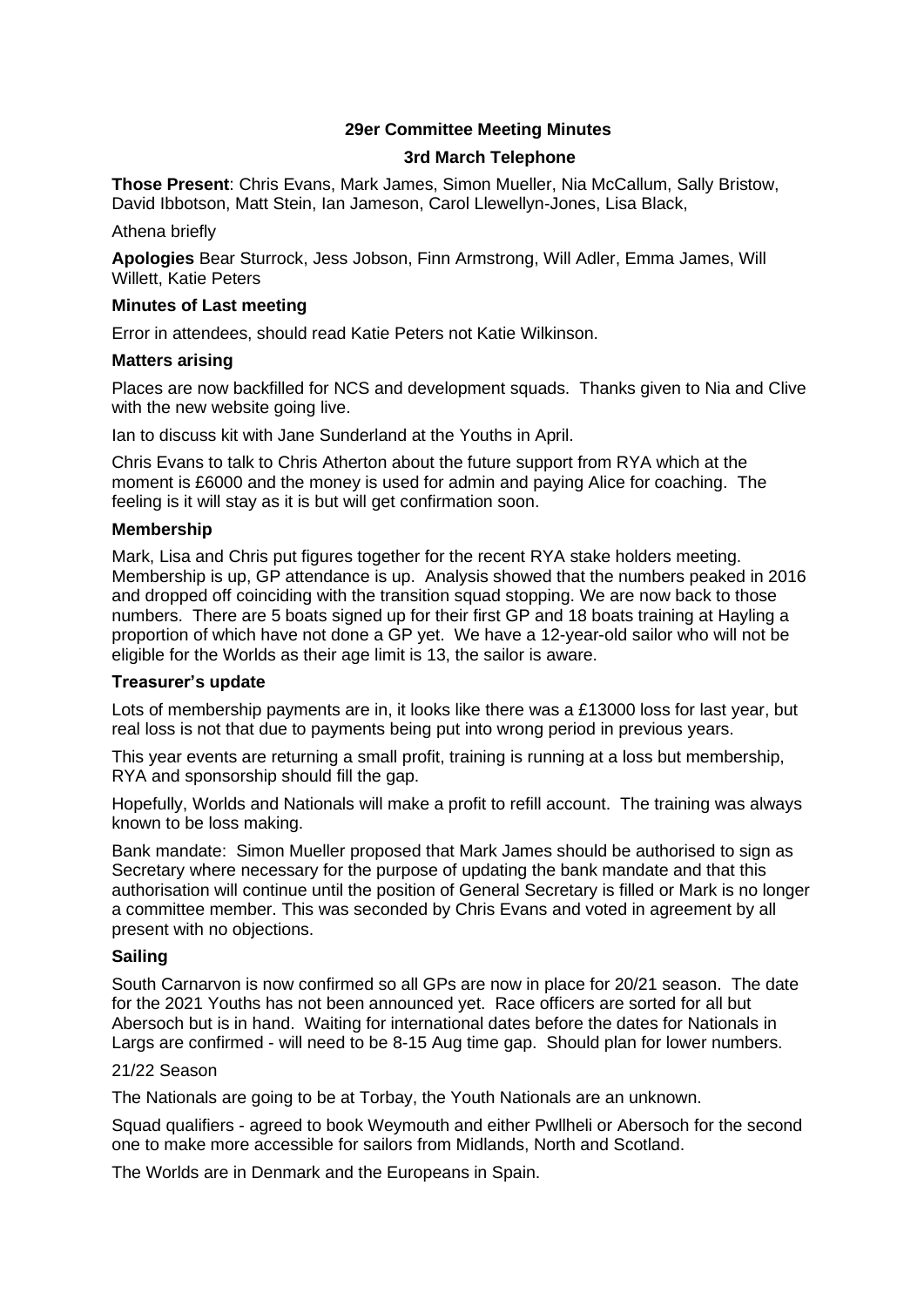## **Nationals**

We are ready to go with notice of race and entry - agreed to wait for Corona Virus updates before opening.

We need 90 boats to break even, would make £5860 with 150 boats and 190 and above would make around £10000.

Entry of £325 includes socials but not coach support. 15 coach boats anticipated at £100 each, have already had 30 international enquiries.

Ian to look at self declaration form.

Anyone with boats to loan/charter can put them on Facebook, we don't want any official support or involvement. Discussion over weighing of any new boats never weighed. Ian to source scales. Forestays can be measured at nationals or maybe Hayling GP.

Worlds are delaying entry for 2 weeks to wait for Corona Virus updates and we have no financial commitments so far. Will be discussed further at Weymouth GP 1/4/20 if necessary.

### **Summer Event Support**

Much discussion over everything agreed to reconvene in a week to revisit.

### **Second Session 10th March**

**Those Present: Chris Evans, Mark James, Simon Mueller, Nia McCallum, Sally Bristow, David Ibbotson, Matt Stein Carol Llewellyn-Jones, Bear Sturrock**

**Apologies, Will Willett, Katie Peters, Lisa Black, Ian Jameson,**

### **No Sailor Reps**

### **Summer Support**

After much discussion, the following was decided

1, No funding for the Europeans. Offer of class rib available or assistance hiring rib in situ. Class rib to be insured for use.

2. Nationals. Coach support at £250 per boat, 3 coaches in 3 ribs planned with an early closing date and payment.

3. Worlds. £3000 subsidy any extra costs paid by users. 1 Coach in a boat, for briefings no on water coaching. 4 ribs with parents.

## **Coaching**

Initially had 46 boats apply but after squads etc only 24 took up training. Class squad started with 8 boats now up to 12. Going forward NCS 12 boats. Development 12 boats and open training.

Matt says from feedback clarity and dates being fixed for planning are essential.

First training to be 17<sup>th</sup> October.

GP 1 and 2 to be selectors  $5<sup>th</sup>$  Sept and  $19<sup>th</sup>$  September

Open training at present very costly with 1:3 coaching ratio, still lose money with 1:4. Are there ways to get this cheaper – coaches stay with families, clubs lead training or parents?

## **Committee places**

We have lots of places to fill on committee for next year,

Vice Chair **Sailing** Training General Secretary Marketing Measurement Nationals